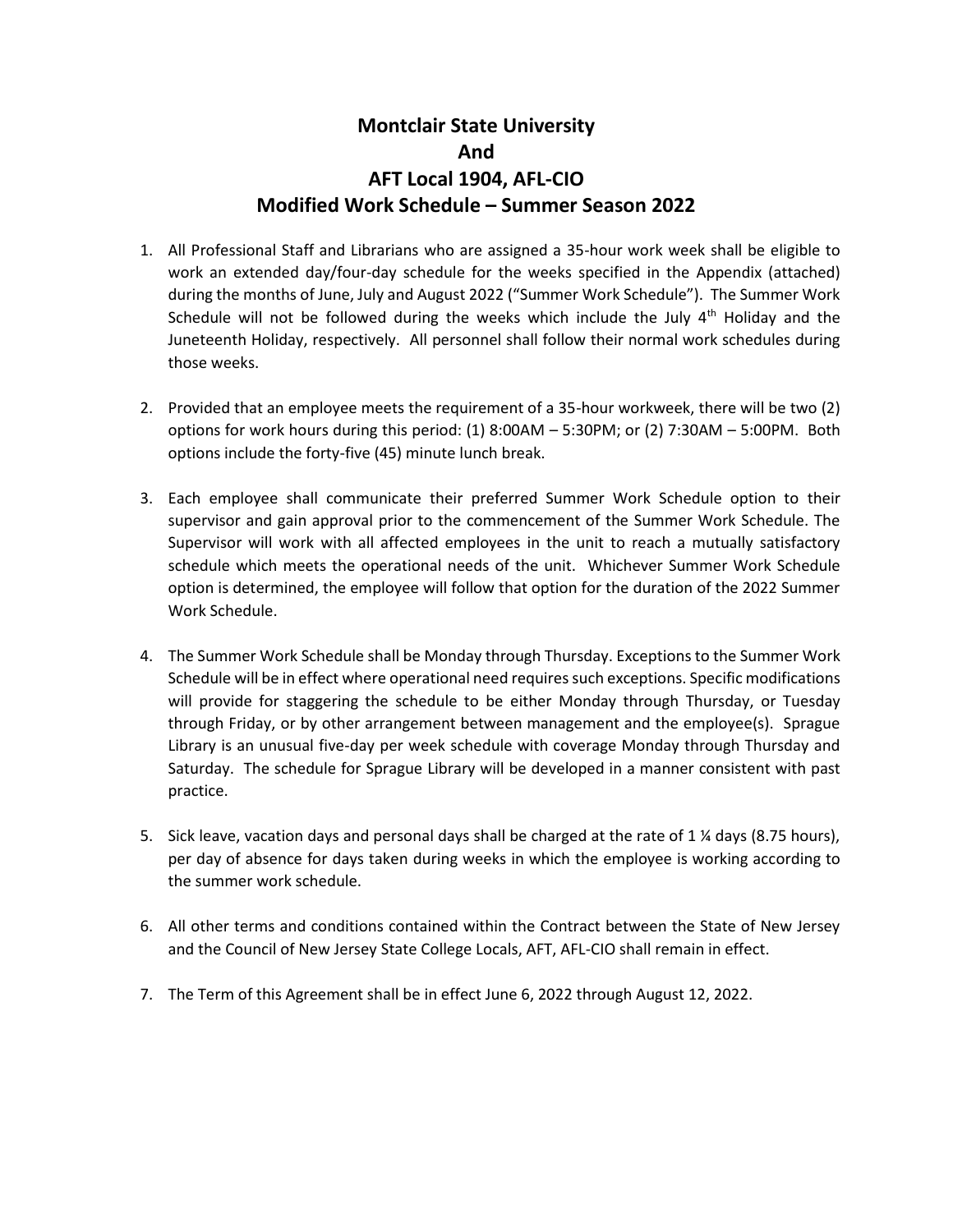$Z$ 

Carly Hamilton Director of Labor Relations Montclair State University

\_\_\_\_\_\_\_\_\_\_\_\_\_\_\_\_\_\_\_ 5/11/2022

 $\frac{1}{\sqrt{1-\frac{1}{2}}}\frac{1}{\sqrt{1-\frac{1}{2}}}\frac{1}{\sqrt{1-\frac{1}{2}}}\frac{1}{\sqrt{1-\frac{1}{2}}}\frac{1}{\sqrt{1-\frac{1}{2}}}\frac{1}{\sqrt{1-\frac{1}{2}}}\frac{1}{\sqrt{1-\frac{1}{2}}}\frac{1}{\sqrt{1-\frac{1}{2}}}\frac{1}{\sqrt{1-\frac{1}{2}}}\frac{1}{\sqrt{1-\frac{1}{2}}}\frac{1}{\sqrt{1-\frac{1}{2}}}\frac{1}{\sqrt{1-\frac{1}{2}}}\frac{1}{\sqrt{1-\frac{1}{2}}}\frac{1}{\sqrt{1-\frac{$ 

AFT Local 1904 - Alex Sperling Date Professional Staff Local Negotiations Coordinator

 $A.$  David Trubatch

AFT Local 1904 - David Trubatch Date Vice-President for Negotiations

Date

5/9/2022

9 May 2022